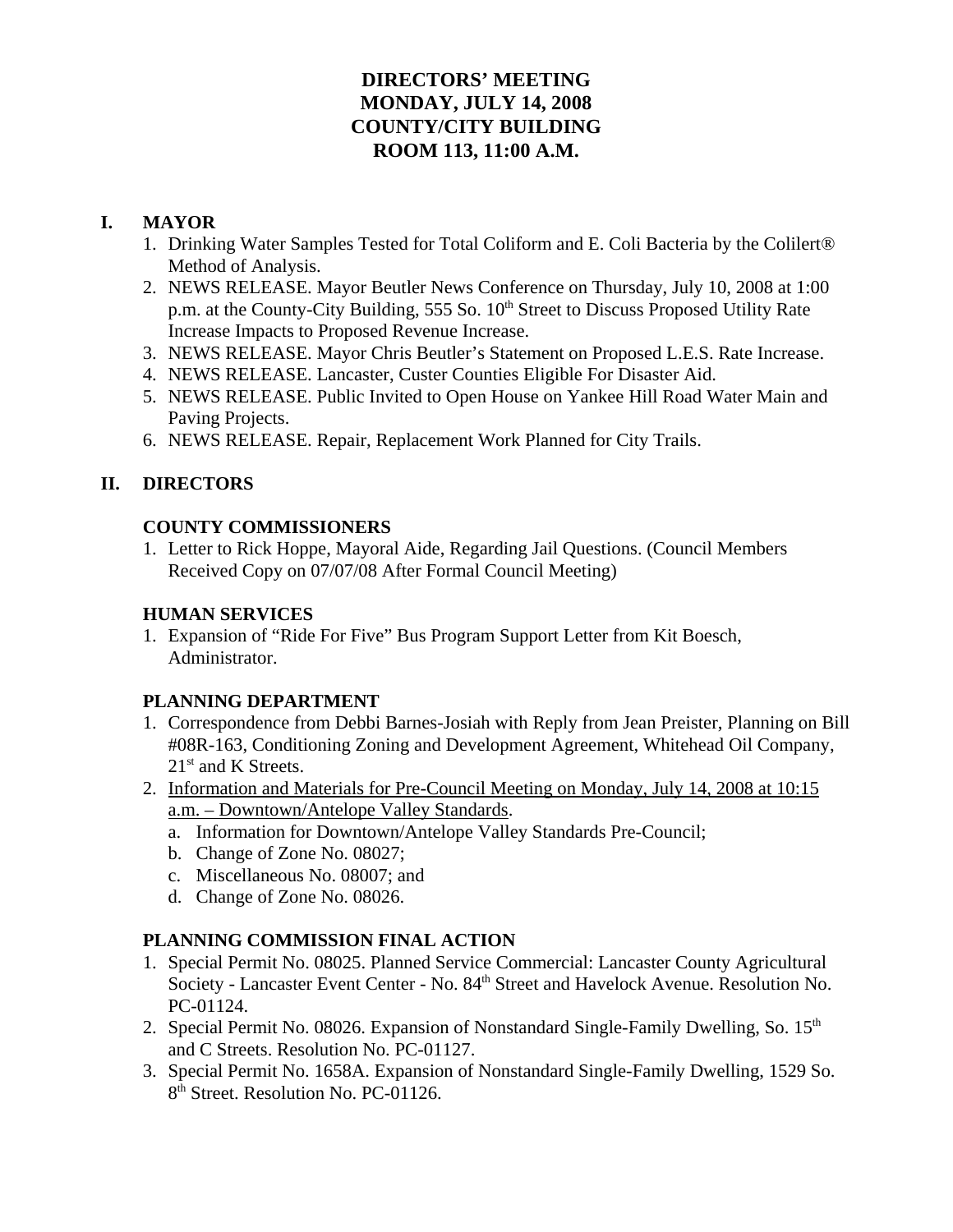4. Special Permit No. 1624A. Expansion of Domiciliary Care Facility, Bickford Cottage, So. 45<sup>th</sup> Street and Old Cheney Road. Resolution No. PC-01125.

## **PUBLIC WORKS AND UTILITIES**

1. ADVISORY. Water Main and Roadway Projects Open House. 36" Water Main in Yankee Hill Road;  $56<sup>th</sup>$  -  $84<sup>th</sup>$  Street, Project #803613. Yankee Hill Road Paving from  $70<sup>th</sup>$  -  $84<sup>th</sup>$ Streets, EO Project #801605.

# **WEED CONTROL**

1. Combined Weed Program, City of Lincoln, June 2008 Monthly Report.

# **III. CITY CLERK**

## **IV. COUNCIL REQUESTS/CORRESPONDENCE**

## **JON CAMP**

- 1. Request to Jim Weverka, Animal Control RE: Pit bulls outlawed in Lincoln (RFI#89-07/09/08)
- 2. Correspondence from Milo Cress, No New Taxes.
- 3. Email from Wes Hager Regarding Problems of City Buses.
- 4. Email from M. H. Sorensen. No New Taxes, Possibly Help Low Income or Fixed Income People.
- 5. Email from Chuck Witherspoon Regarding City Employee Spending Cuts.
- 6. Email from Bob Fillaus. Reject Mayor's Budget, City Needs Fiscal Restraint.

# **V. MISCELLANEOUS**

- 1. Kevin Johnson Email On Allowing Longer Sales and Moderately Larger Sized Fireworks to Keep People from Buying in Other States.
- 2. Email from Matt Wagner. No Tax Hike.
- 3. Email from Jodi Delozier. Not in Favor of Mayor's Proposed Tax Increase, and Councilman Cook Remember to Represent All His District.
- 4. Correspondence from John Krejci Regarding the New County Jail Being Proposed.
- 5a. Correspondence Through InterLinc from L. Connolly. Could the City Adopt an Equitable Way of Taxing Not Only Homeowners But Renters Who Enjoy City Services. 5b. Address to Reply to on Above Property Tax Question.
- 6. Correspondence Through InterLinc from Jim and Judi Cook. Urge Approval of Budget Calling for Tax Increase to Maintain the Quality of this City.
- 7. Email from Cindy Hulsebus. Stop Increasing Property Taxes.
- 8. Email from June Carrell. Do Approve of Proposed Tax Increase to Keep Up City Services.
- 9. Email from Dean and Jo Ann Auman. The \$1,000 Stimulus Money Should be Benefitting Many People Instead of Just Builders.
- 10. Letter with Attachments from Ron Davis Regarding StarTran and Health Issues.

# **VI. ADJOURNMENT**

W:\FILES\CITYCOUN\WP\da071408.wpdmmm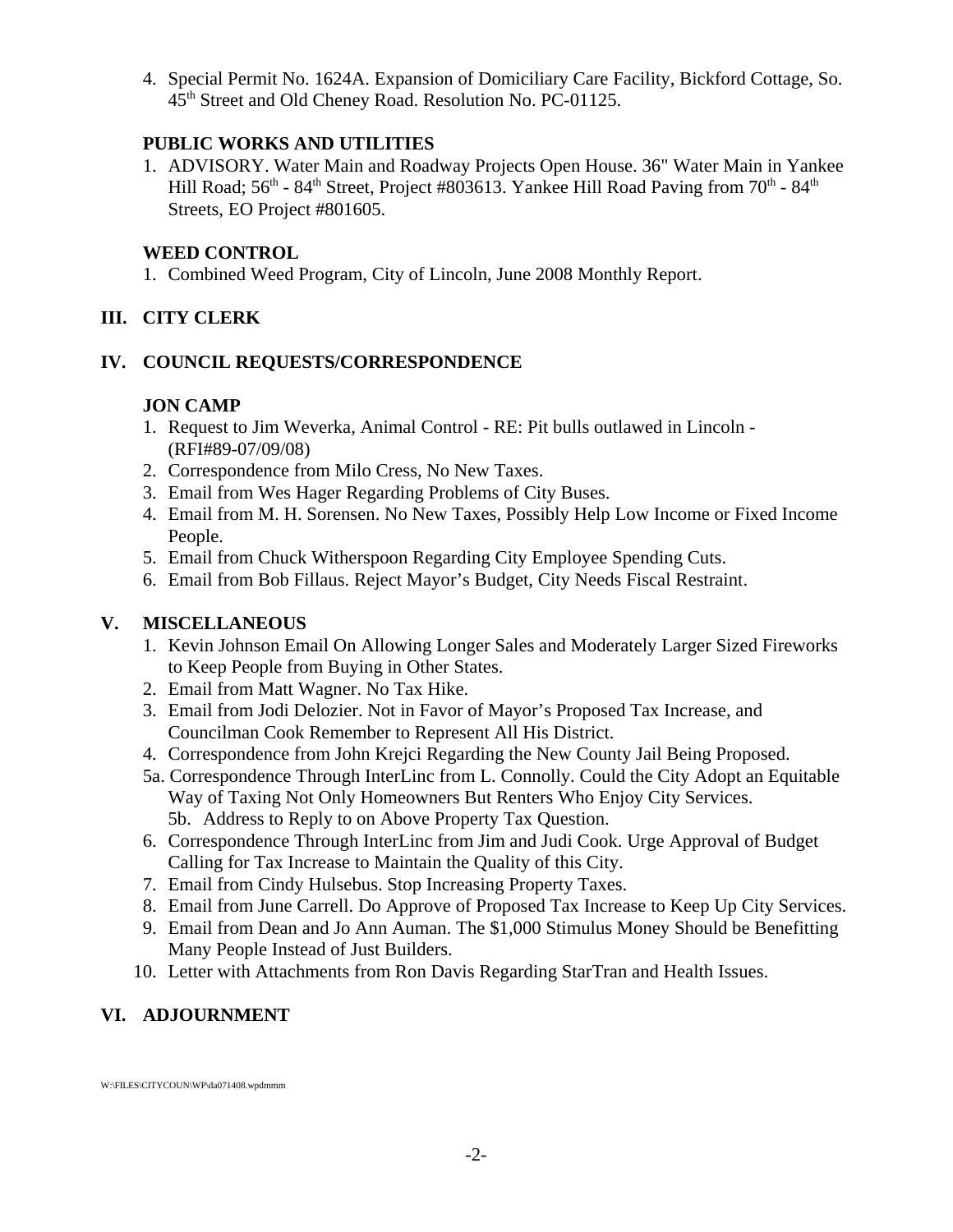## **DIRECTORS' MEETING MINUTES MONDAY, JULY 14, 2008 11:00 a.m. COUNTY/CITY BUILDING CONFERENCE ROOM 113**

**Council Members Present:** Robin Eschliman, Chair; Doug Emery, Vice-Chair; Jon Camp, Dan Marvin, John Spatz, Ken Svoboda, Jonathan Cook (arrived late).

**Others Present:** Mayor Chris Beutler, Rick Hoppe, Trish Owen, Denise Pearce, Lin Quenzer, Mayor's Office; City Clerk Joan Ross; John Hendry, City Attorney; Directors and Department Heads; and Tammy Grammer, City Council Staff.

Meeting convened at 11:05 a.m.

Location Announcement of the Nebraska Open Meetings Act: A Copy of the Nebraska Open Meetings Act is Located on the Wall at the Rear of this Room.

**I. MAYOR** - Mayor Chris Beutler and Directors had nothing to report.

Mr. Camp stated it was reported in the newspaper about the one union appealing the CIR. He knows there is certain things you cannot talk about publicly, but will they be informed a little bit more of that at some point. Mayor Beutler replied as you know he's having some private conversations with them later this afternoon and with some of them tomorrow. An update on those negotiations he thinks would be entirely in order and they can talk about that, they will talk about things on his agenda and anything that is on their agenda.

Ms. Eschliman stated to Mayor Beutler there are two items on the Directors' Addendum, there is some paperwork about the Stimulus Program and Alcohol Liquor issue. Does he want them to get back to him by a certain deadline with some sort of feedback from each member on those items or is it going to be through meetings that he is going to be holding in the next couple of days. Mayor Beutler stated they will be talking about this in the meetings that they have set up with them, so if it seems appropriate to them they can talk about those topics as well. Ms. Eschliman commented if you need us to give you responses by certain times just let us know in the meetings when you need a reply from each of us.

1. Drinking Water Samples Tested for Total Coliform and E. Coli Bacteria by the Colilert® Method of Analysis. - NO COMMENTS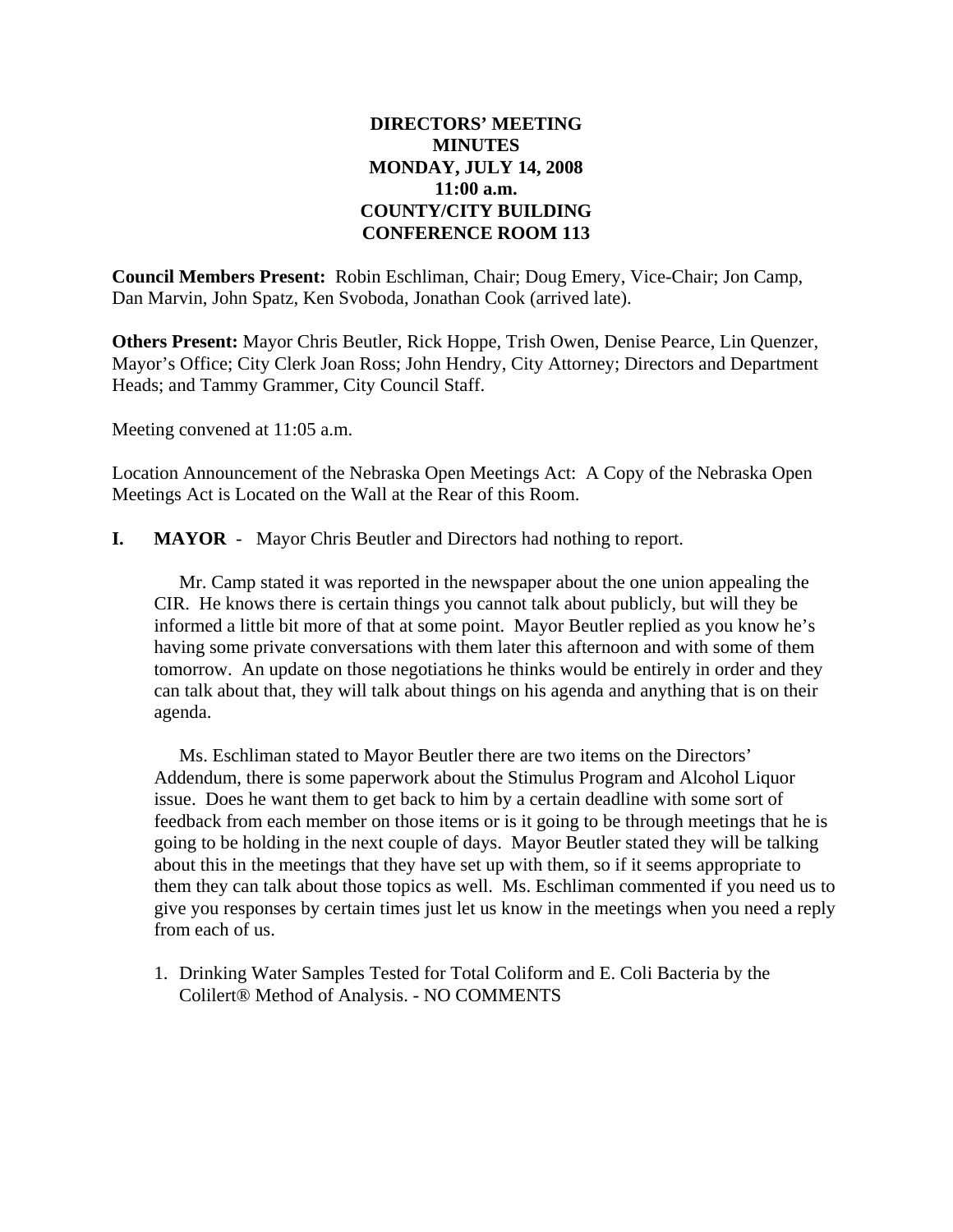- 2. NEWS RELEASE RE: Mayor Beutler News Conference on 07/10/08 at 1:00 p.m. at the County/City Building, 555 S. 10<sup>th</sup> Street to Discuss Proposed Utility Rate Increase Impacts to Proposed Revenue Increase. - NO COMMENTS
- 3. NEWS RELEASE- RE: Mayor Chris Beutler's Statement on Proposed L.E.S. Rate Increase. - NO COMMENTS
- 4. NEWS RELEASE RE: Lancaster, Custer Counties Eligible For Disaster Aid. NO **COMMENTS**
- 5. NEWS RELEASE RE: Public Invited to Open House on Yankee Hill Road Water Main and Paving Projects. - NO COMMENTS
- 6. NEWS RELEASE RE: Repair, Replacement Work Planned for City Trails. NO **COMMENTS**

## **II. DIRECTORS -**

### **COUNTY COMMISSIONERS** -

1. Letter to Rick Hoppe, Mayoral Aide, Regarding Jail Questions (Council Members Received Copy on 07/07/08 After Formal Council Meeting). - NO COMMENTS

#### **HUMAN SERVICES -**

1. Expansion of "Ride For Five" Bus Program Support Letter from Kit Boesch, Administrator. - NO COMMENTS

### **PLANNING -**

- 1. Correspondence from Debbi Barnes-Josiah with Reply from Jean Preister, Planning on Bill #08R-163, Conditioning Zoning and Development Agreement, Whitehead Oil Company,  $21^{st}$  & K Streets. - NO COMMENTS
- 2. Information and Materials for Pre-Council Meeting on Monday, July 14, 2008 at 10:15 a.m. – Downtown/Antelope Valley Standards. - NO COMMENTS
	- a.) Information for Downtown/Antelope Valley Standards Pre-Council;
	- b.) Change of Zone No. 08027;
	- c.) Miscellaneous No. 08007; and
	- d.) Change of Zone No. 08026.

### **PLANNING COMMISSION FINAL ACTION .....**

1. Special Permit #08025 - Planned Service Commercial: Lancaster County Agricultural Society - Lancaster Event Center - No. 84<sup>th</sup> Street & Havelock Avenue - Resolution No. PC-01124. - NO COMMENTS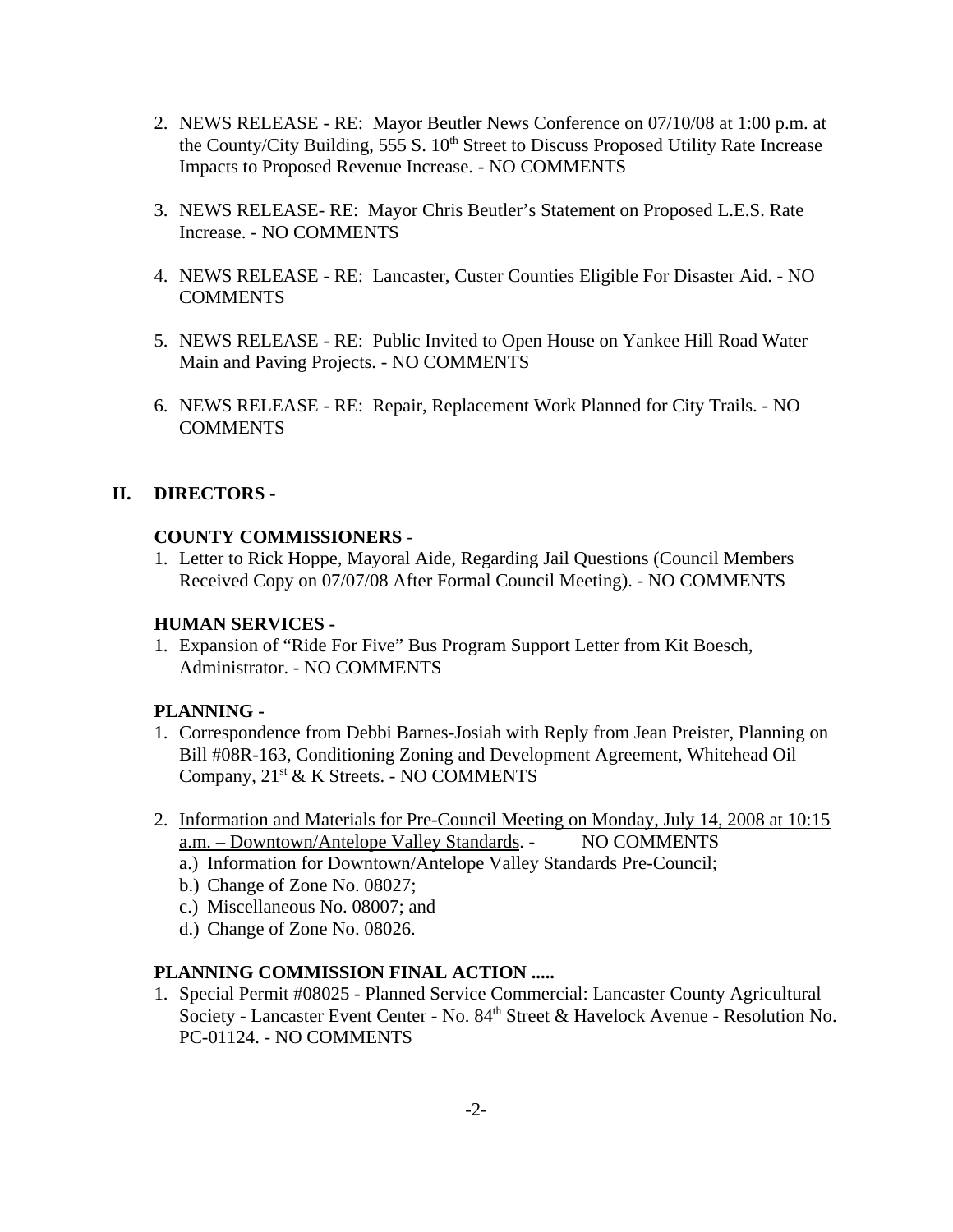- 2. Special Permit #08026 Expansion of Nonstandard Single-Family Dwelling, So.  $15<sup>th</sup>$  & C Streets - Resolution No. PC-01127. - NO COMMENTS
- 3. Special Permit #1658A Expansion of Nonstandard Single-Family Dwelling, 1529 So. 8<sup>th</sup> Street - Resolution No. PC-01126. - NO COMMENTS
- 4. Special Permit #1624A Expansion of Domiciliary Care Facility, Bickford Cottage, So. 45th Street & Old Cheney Road - Resolution No. PC-01125. - NO COMMENTS

#### **PUBLIC WORKS & UTILITIES** -

1. ADVISORY - RE: Water Main and Roadway Projects Open House - 36" Water Main in Yankee Hill Road;  $56<sup>th</sup>$  -  $84<sup>th</sup>$  Street, Project #803613 - Yankee Hill Road Paving from  $70<sup>th</sup>$  -  $84<sup>th</sup>$  Streets, EO Project #801605. - NO COMMENTS

#### **WEED CONTROL -**

1. Combined Weed Program - City of Lincoln - June 2008 Monthly Report. - NO **COMMENTS** 

### **III. CITY CLERK -**

City Clerk Joan Ross stated on their Agenda today, Items 8 & 9 will be called together. *[#8, Application of Hummerz Bar & Grill, Inc. dba Hummerz Bar & Grill for a Class I liquor license at 501 West A Street, Suite 103.; and #9, Manager application of Luis D. Garay for Hummerz Bar & Grill, Inc. dba Hummerz Bar & Grill at 501 West A Street, Suite 103.]* 

Items 10 & 11 will be called together. *[#10, Application of Midtown Drifters Inc. dba Drifters for a Class C liquor license at 3223 Cornhusker Highway.; and #11, Manager application of Eugene F. Flynn for Midtown Drifters Inc. dba Drifters at 3223 Cornhusker Highway.]* 

On Item 12, Reyes is an owner and manager, so he will not have a manager application. *[#12, Application of Gilberto Reyes Jr. dba Reyes Club for a Class I liquor license at 2608 Park Boulevard.]* 

For Item 15, they have a Motion-To-Amend which was attached on-line and this item is for public hearing only. *[#15, 08-80, Street Name Change 08001 - Renaming Montello Road and South 91st Street from 84th Street to the existing Firethorn Lane as "Firethorn Lane".]*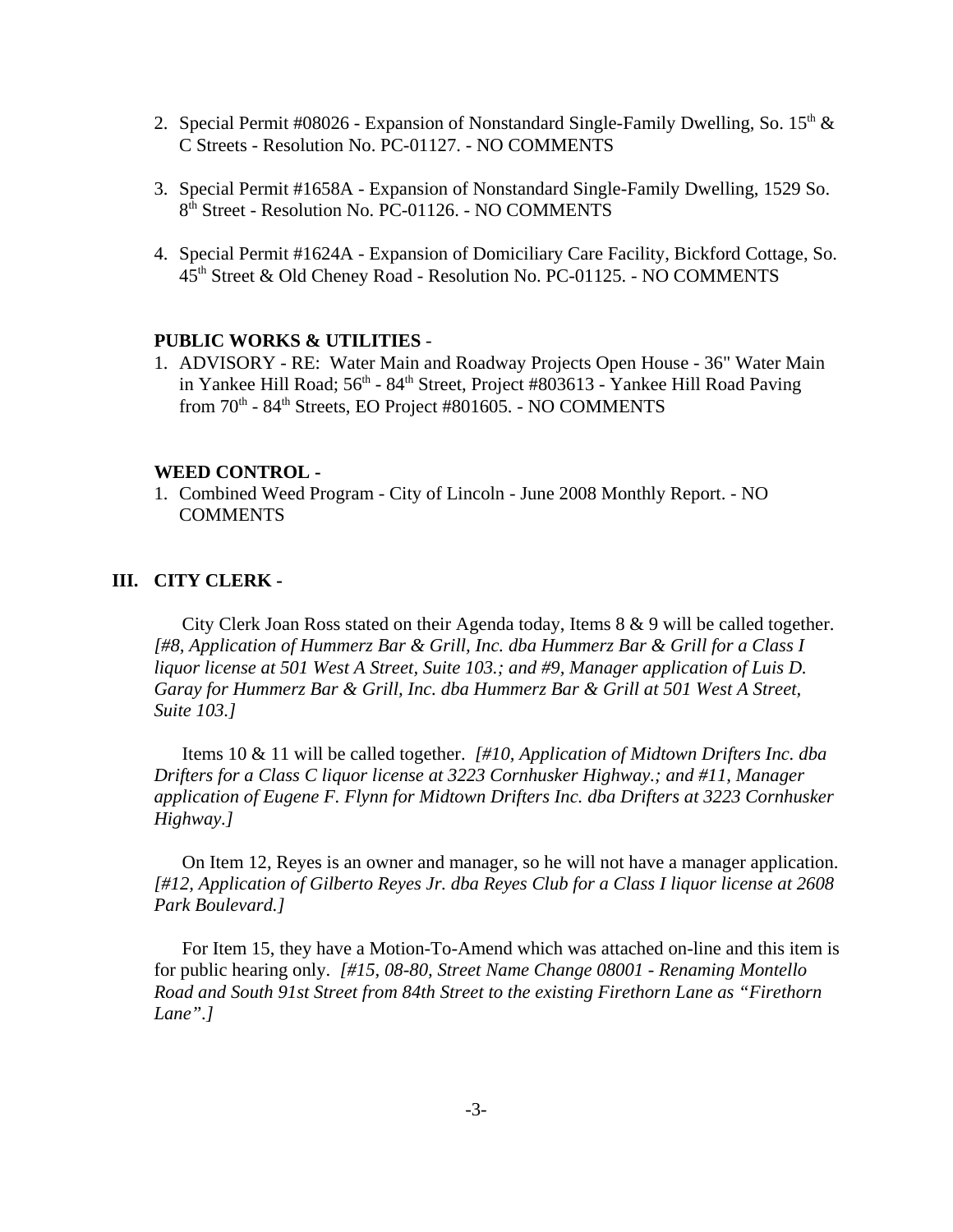Council agreed Items 13 & 14 can be called together. *[#13, 08-78, Approving a lease agreement between the City and First United Methodist Church/Waverly, for the lease of space by the Lincoln Area Agency on Aging for its ActivAge Center Program at 14410 Folkestone Street, Waverly, Nebraska for a one-year term from September 1, 2008 through August 31, 2009.; and #14, 08-79 Approving a lease agreement between the City and the Asian Community & Cultural Center, for the lease of space by the Lincoln Area Agency on Aging for its ActivAge Center Program at 2615 O Street, Lincoln, Nebraska for a one-year term from September 1, 2008 through August 31, 2009.]*

Mr. Marvin stated he has a substitute Resolution for Item 23 and he will talk about it at the "Noon" Meeting today. Mr. Marvin gave City Clerk Joan Ross a copy of the substitute. *[#23, 08R-158, Approving a request to the City Audit Advisory Board pursuant to Chapter 4.66 of the Lincoln Municipal Code to consider the appropriateness and desirability of performing an audit of the City's fund account balances.]*

Ms. Eschliman stated she has a question regarding Item 43 on the Pending list, which is a piece of land that was going to be surplus. She seems to remember a vote on it, but not an agreement on what the funds were to be used for and she thinks the Council has to approve the funds. Ms. Eschliman asked if it was a two part vote or was that one vote and it never happened. City Clerk Joan Ross stated she will look back at the minutes and see if there was a Motion-To-Amend attached but as far as she knows it just addressed the item that was on the agenda. Ms. Eschliman commented she thought they voted affirmatively for it but they just didn't decide what it was to be used for. Ms. Eschliman noted the Mayor asked her the other day where they were on it and she said if it's still on pending they will dust it off, but if they did not finish something she will let him know. City Clerk Joan Ross stated she will look through the minutes and see what is attached to the actual document and will let them know at 1:30 p.m., or if she gets a chance before the meeting. *[#43, 08-5, Comp. Plan Conformity 07025 - Declaring approximately 43,200 square feet generally located at N.W. 52nd Street and West Huntington Ave. as surplus property and authorizing the sale thereof.]* 

#### **IV. COUNCIL REQUESTS/CORRESPONDENCE -**

#### **JON CAMP -**

Mr. Camp stated to Fire Chief Ford that he had a call from a constituent today regarding the fire on Saturday at the complex saying that there was a lack of water pressure. Could you give us a brief scenario on that is there anything in particular that he can share with them, if there is a water pressure problem in that part of the City. Mr. Camp commented he will give him more information and he can get back to her individually. Fire Chief Ford stated from his understanding that apartment complex has a closed circuit water supply, where the water goes in one-way and then circulates through that area and it comes back out through the same way. Consequently, when they connected to that line they were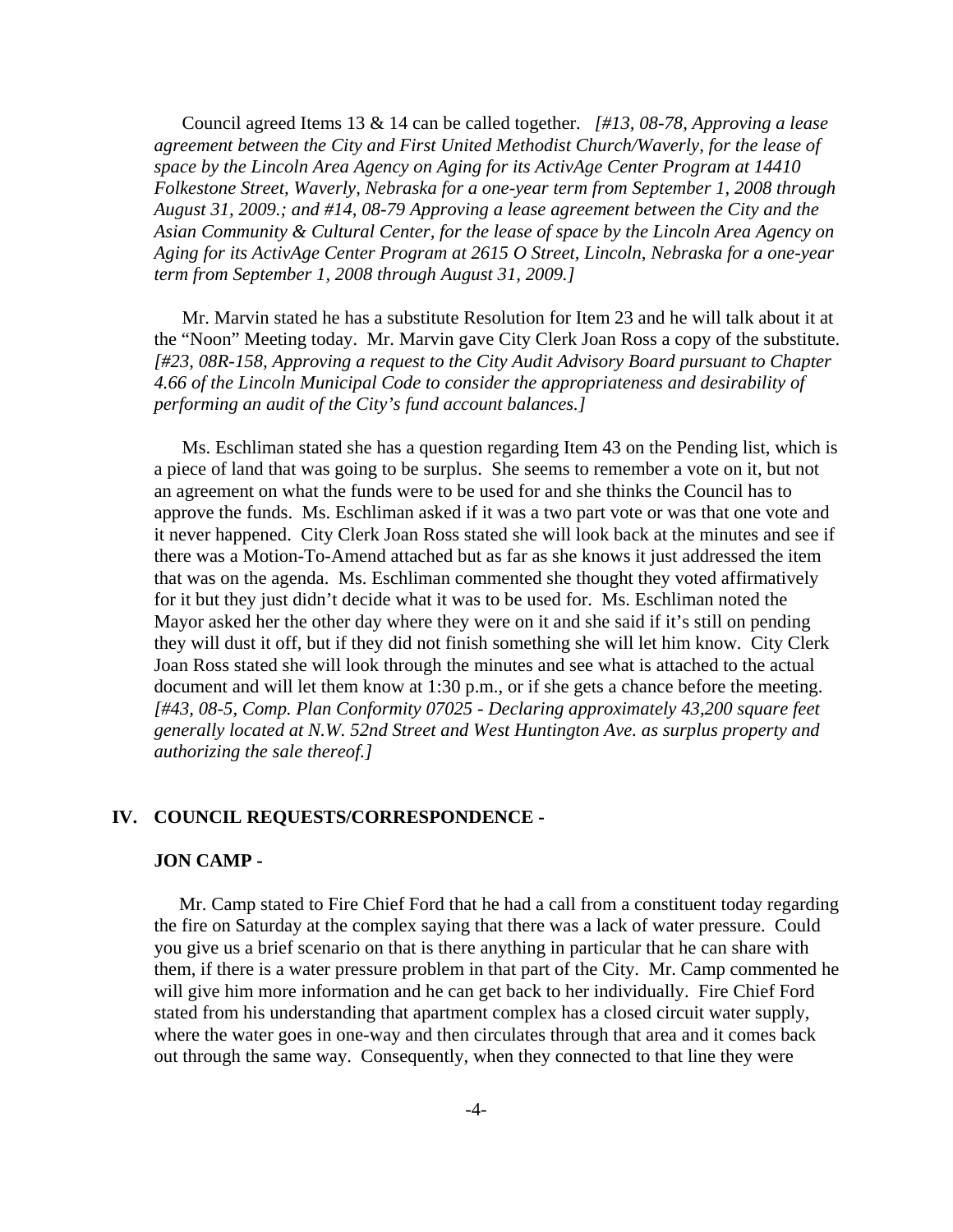drawing water from only one line and when they did that putting two ladder trucks out and used thousand gallons of water a minute also having engines there. They basically devastated the amount of water that was coming and they didn't have enough water for all when trying to use it to put out that fire. Mr. Camp commented is that something they put in being a private complex or is this a City issue. Chief Ford replied he thinks it's City. Mr. Camp noted to Chief Ford that he will give him her name after the meeting.

- 1. Request to Jim Weverka, Animal Control RE: Pit bulls outlawed in Lincoln (RFI#89-07/09/08). - NO COMMENTS
- 2. E-Mail from Milo Cress RE: No New Taxes. NO COMMENTS
- 3. E-Mail from Wes Hager RE: Problems of City Buses. NO COMMENTS
- 4. E-Mail from M. H. Sorensen RE: No New Taxes, Possibly Help Low Income or Fixed Income People. - NO COMMENTS
- 5. E-Mail from Chuck Witherspoon RE: City Employee Spending Cuts. NO **COMMENTS**
- 6. E-Mail from Bob Fillaus RE: Reject Mayor's Budget, City Needs Fiscal Restraint. NO COMMENTS

#### **JONATHAN COOK -** NO COMMENTS

#### **DOUG EMERY -** NO COMMENTS

#### **DAN MARVIN -**

Mr. Marvin stated he would like to speak with Don Herz (Finance Director) after the Directors' Meeting today.

**JOHN SPATZ -** NO COMMENTS

**KEN SVOBODA -** NO COMMENTS

**ROBIN ESCHLIMAN -** NO COMMENTS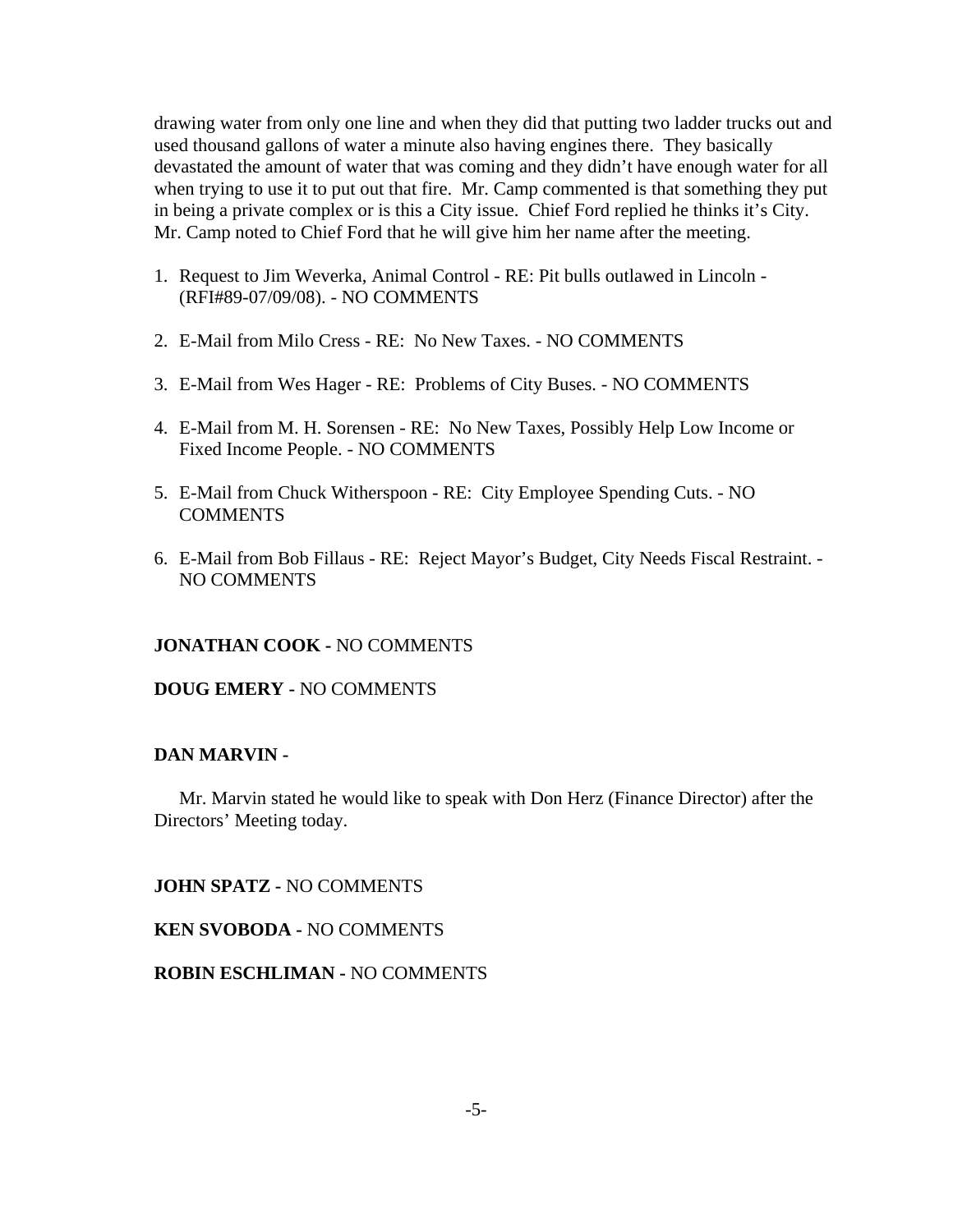### **V. MISCELLANEOUS** -

- 1. E-Mail from Kevin Johnson RE: On Allowing Longer Sales and Moderately Larger Sized Fireworks to Keep People from Buying in Other States. - NO COMMENTS
- 2. E-Mail from Matt Wagner RE: No Tax Hike. NO COMMENTS
- 3. E-Mail from Jodi Delozier RE: Not in Favor of Mayor's Proposed Tax Increase, and Councilman Cook Remember to Represent All His District. - NO COMMENTS
- 4. Letter & Material from John Krejci RE: The New County Jail Being Proposed. NO **COMMENTS**
- 5a. E-Mail from L. Connolly RE: Could the City Adopt an Equitable Way of Taxing Not Only Homeowners But Renters Who Enjoy City Services. - NO COMMENTS 5b.) Address to Reply to on Above Property Tax Question. - NO COMMENTS
- 6. E-Mail from Jim & Judi Cook RE: Urge Approval of Budget Calling for Tax Increase to Maintain the Quality of this City. - NO COMMENTS
- 7. E-Mail from Cindy Hulsebus RE: Stop Increasing Property Taxes. NO **COMMENTS**
- 8. E-Mail from June Carrell RE: Do Approve of Proposed Tax Increase to Keep Up City Services. - NO COMMENTS
- 9. E-Mail from Dean & Jo Ann Auman RE: The \$1,000 Stimulus Money Should be Benefitting Many People Instead of Just Builders. - NO COMMENTS
- 10. Letter with Attachments from Ron Davis RE: StarTran and Health Issues. NO **COMMENTS**

# **ADDENDUM - (For July 14th)**

## **I. MAYOR -**

- 1. NEWS ADVISORY RE: Mayor Beutler's Public Schedule Week of July 12 through July 18, 2008 - Schedule subject to change. - NO COMMENTS
- 2. E-Mail Memo & Material from Mayor Beutler RE: Home Owner's Stimulus Program (Forward to Council on 07/11/08). - Ms. Eschliman mentioned this material under "II. City Clerk". See that discussion.